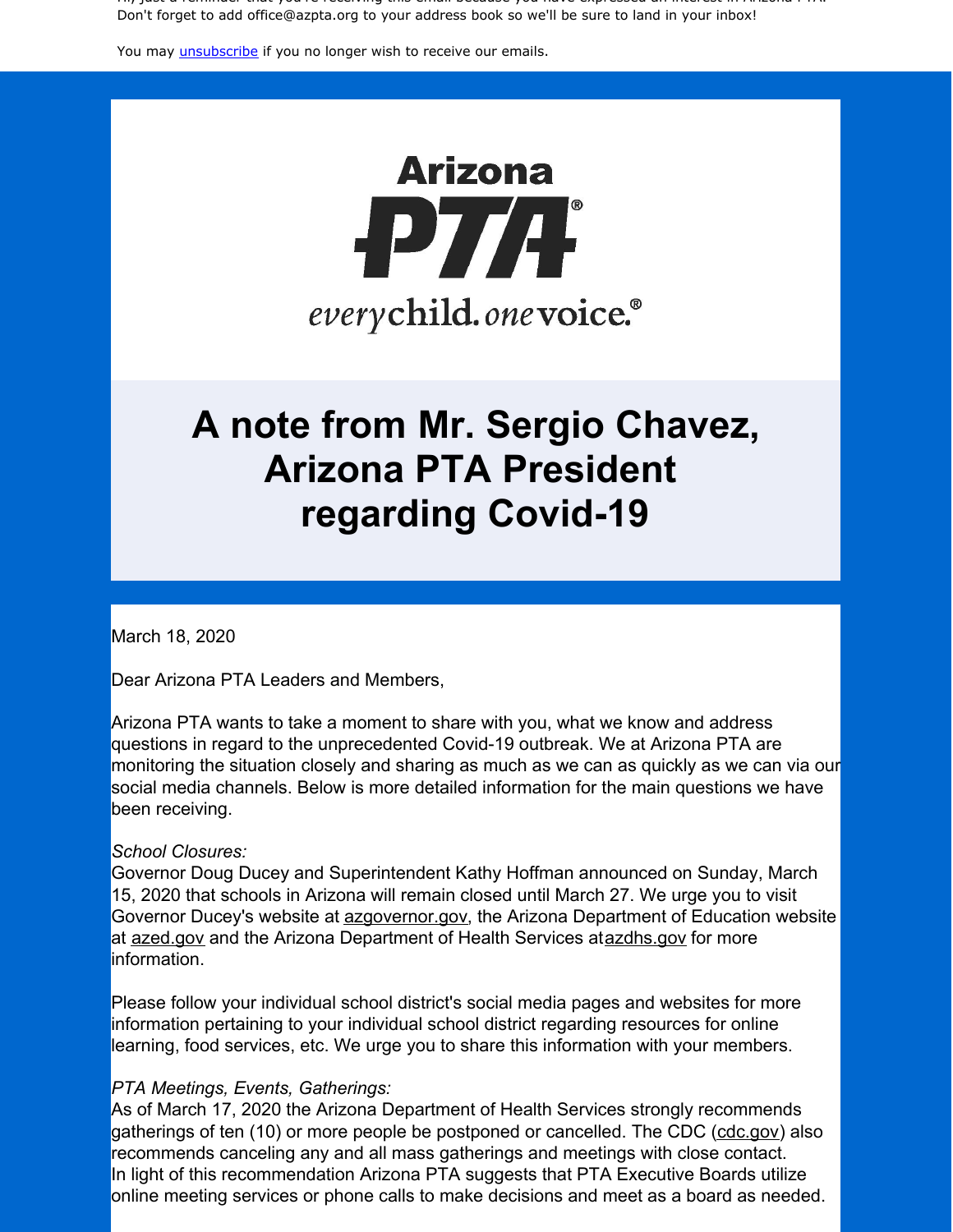Arizona PTA allows for executive board meetings to be held via phone or video conference and voting as long as all members of the board are able to hear and understand the material being voted on. If your unit needs to hold an executive meeting to vote and you need guidance please reach out to Arizona PTA and we will assist you with this process.

At this time Arizona PTA does not allow for general/ membership meetings to be held via any electronic means. We are working with our State Parliamentarian to address this issue and offer a solution to our leaders should a need arise. In the meantime, you can and should update your membership via email, social media or video conference but no voting can take place by your membership.

## *PTA Nominations & Elections:*

Arizona PTA is working on creating information for units to navigate this ever-changing situation as it pertains to nominations and elections. We will not be penalizing or holding units responsible for violating their Standing Rules if needed. If your Standing Rules state you are to hold elections in April and/or May you will be allowed to suspend them to hold elections later in the school year once we know when/if school will resume. At this time, we recommend you advertise the position(s) your board has up for election this year and continue to share with members the duties and responsibilities of those positions so that nominations and elections can take place when school resumes. Take this time to familiarize your officers with the nominations and elections procedures outlined on our website at **[azpta.org/leaders](http://www.azpta.org/leaders)**. More detailed information about this process will come out from Arizona PTA once we have a better timeline of school reopening.

Please note that although a delay in elections may cause an officer to hold their office past the designated term, once school is back in session elections should be held and new officers will begin their terms.

## *Arizona PTA Annual Convention:*

The Arizona PTA Board of Managers are meeting virtually this weekend to discuss the Arizona PTA Convention scheduled for June. We will continue to share information about extension of early bird rates or other course of action as things evolve.

### *Arizona PTA offices:*

The Arizona PTA offices remain closed. Please do not leave a message on our general voicemail. If you need assistance please email [office@azpta.org](mailto:office@azpta.org) or contact us via any of our social media channels.

Please understand Arizona PTA has no paid staff - we are ALL volunteers and have families, children home and are in some cases working from home so we will do our best to get back to you as soon as we can. Thank you for your patience!

On behalf of the entire Arizona PTA Board of Managers, thank you for your dedication and hard work on behalf of the children of Arizona.

Sergio Chavez

President Arizona PTA schavez@azpta.org